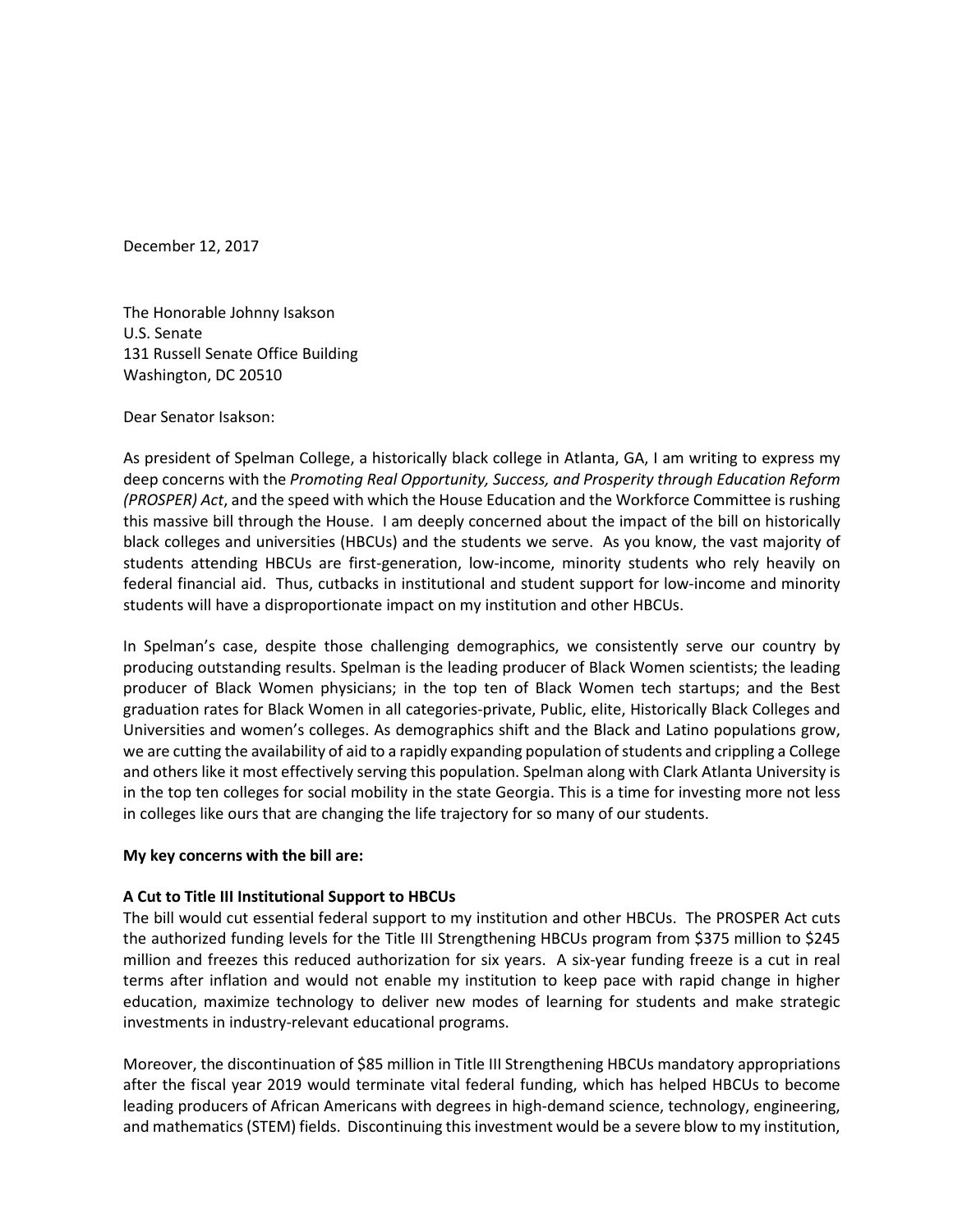which receives \$878,887.00 annually and necessitates crippling cutbacks in academic programs. Extending the mandatory funds through the fiscal year 2024 is my top priority for the bill.

## **Elimination of Supplemental Educational Opportunity Grants (SEOGs) for Low-Income Students**

More than 55,000 HBCU students nationwide receive SEOGs, including 165 students at my institution, which would be eliminated in the PROSPER Act. As you know, SEOGs are awarded to Pell students who have the greatest financial need. Despite the proposed Pell Grant Bonus and increased work-study funds, the elimination of SEOGs would cut grant aid for the poorest HBCU students. Many of whom already work. These students are burdened with significant loan debt and should not be forced to incur even more debt to offset the loss of SEOGs.

# **Elimination of Subsided Federal Loans for Low-Income Students**

This bill would eliminate subsidized education loans for low-income students who most need this college assistance. Approximately 80 percent of students at HBCUs rely on federal loans and the elimination of the interest subsidy while they are enrolled in school will significantly drive up student debt for the neediest students, making it even more difficult for these to repay their loans.

## **Risk-Sharing Provisions**

This bill includes several "risk-sharing" provisions that could have a disproportionately negative impact on HBCUs and other institutions dedicated to serving students who face the greatest challenges to college completion due to academic and financial barriers. This bill would establish new restrictions on education programs based on student loan repayment rates, and would significantly alter return to Title IV provisions, placing the additional financial risk on my institution. These provisions put HBCUs in their crosshairs solely because we educate the most vulnerable populations. I urge that these provisions be scrutinized for their impact on my institution and other HBCUs.

## **Proposals that I support include:**

## **Pell Grant Bonus**

I support the provision in the bill that provides for a \$300 Pell bonus for students who take 30 credits per academic year. This is a welcome approach to help students complete their educational programs in four years. I encourage you to support additional Pell enhancements, particularly continuation of the automatic indexing of Pell awards for inflation.

# **Student Loans**

I support the elimination of origination fees on student loans to reduce student borrowing costs; streamlining the five income-based repayment plans into a single income-based plan to make it easier for students to manage student debt, and continuation of the Parent PLUS Loan program, which helps parents support their children's college education. These provisions are included in the PROSPER Act and deserve your support. I encourage, however, that the bill be improved to continue loan forgiveness after repayment for 20 years, especially for graduates who enter public service fields such as teaching and other human services fields that attract HBCU students.

HBCUs make strong contributions to the nation. Our institutions overproduce bachelor's and advanced degrees to African American students in the sciences, engineering, business and management, and the health professions and prepare students to compete on a global scale. In fact, African American students attending HBCUs are more likely to go on to graduate or professional schools that African American students at other institutions, and independent surveys indicate that HBCU students have high levels of satisfaction with the education they receive. In addition, new evidence shows that HBCUs generate \$15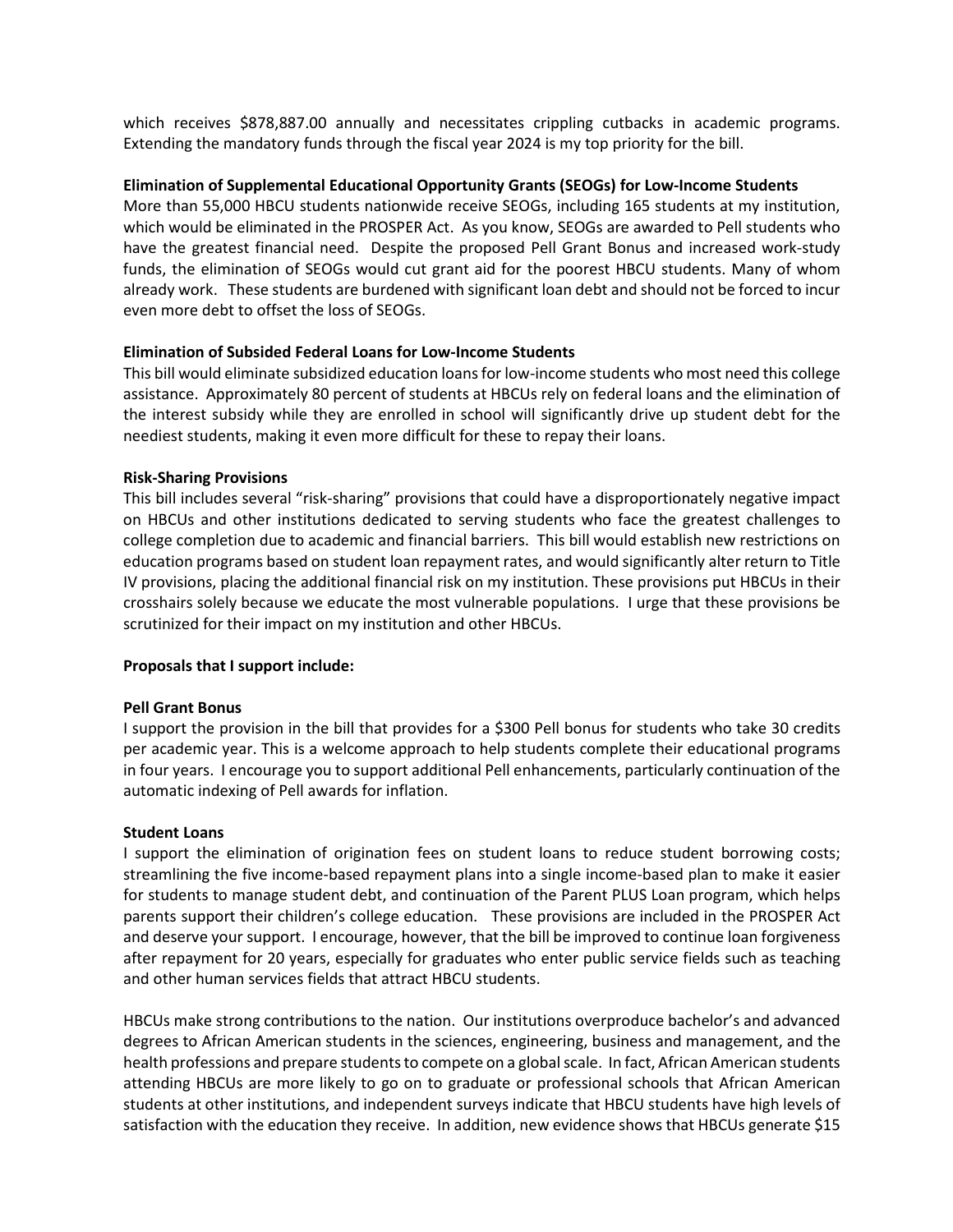billion annually for the national economy as documented in a new landmark study released by UNCF, [HBCUs Make America Strong: The Positive Economic Impact of Historically Black Colleges and](https://uncf.org/blog/entry/uncf-releases-hbcu-economic-impact-report)  [Universities.](https://uncf.org/blog/entry/uncf-releases-hbcu-economic-impact-report) My own institution bolsters our local and regional economies by \$199 million annually.

The PROSPER Act should be amended to help HBCUs grow enrollments, continually improve student completion and post-graduate outcomes, strengthen capacity, and innovate for the future. I hope that you will take these issues into consideration as the Congress continues to work on the HEA reauthorization.

I greatly appreciate your consideration of these concerns, and your continued work on behalf of our institution and students.

Sincerely,

Mary Schmidt Campbell, Ph.D. President Spelman College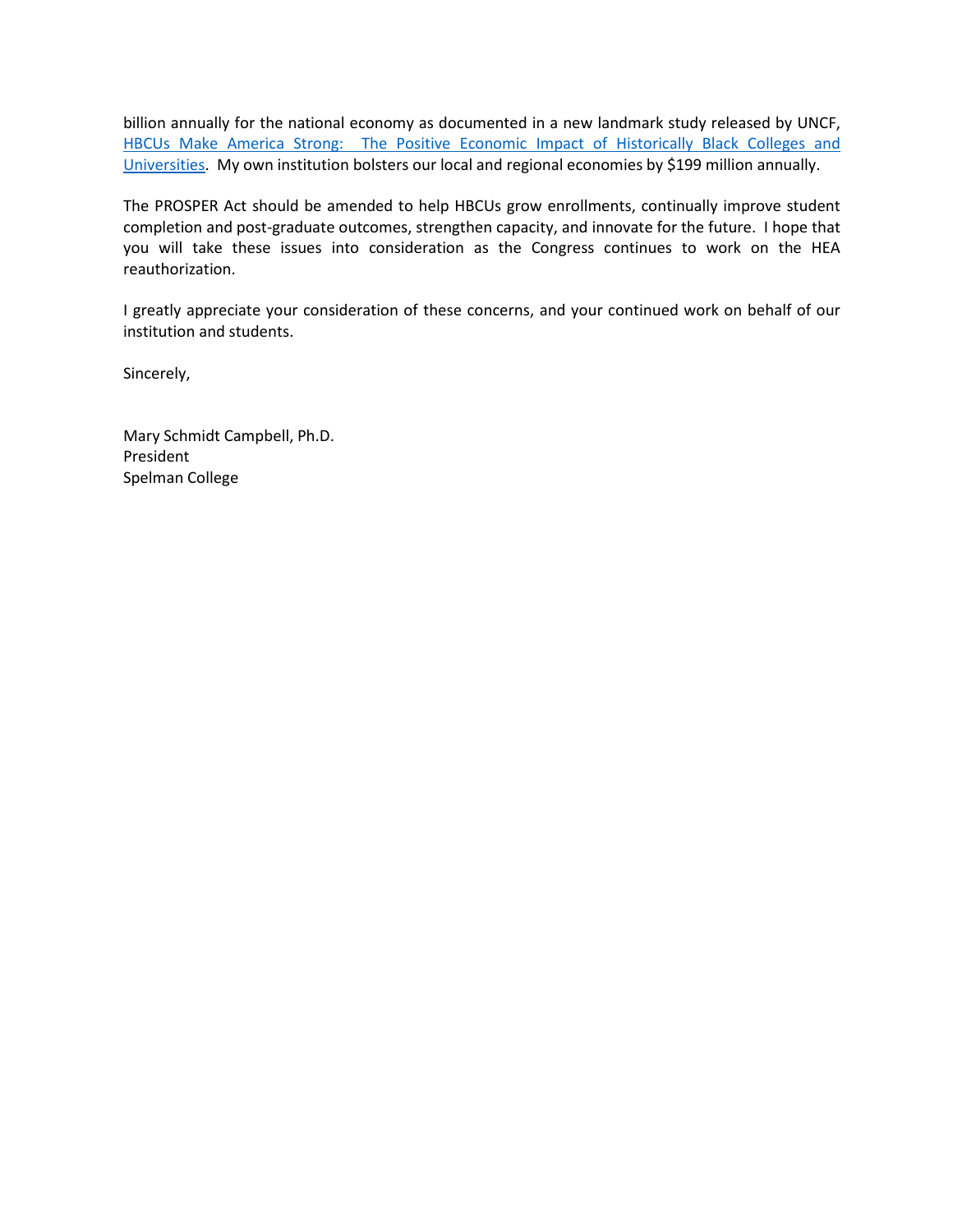December 18, 2017

The Honorable David Perdue U.S. Senate 455 Russell Senate Office Building Washington, DC 20510

Dear Senator Perdue:

On behalf of Spelman College, our students, faculty, and alumnae, I write to express our views on H.R. 1, the Tax Cuts and Jobs Act. Spelman is a private Historically Black College and University, enrolling more than 2,100 students. Many of our students are from underserved backgrounds, fifty percent (50%) are low income, relying significantly on federal grants, loans, and tax benefits to pursue their postsecondary education. As you know, the vast majority of students attending HBCUs are first-generation, low-income, minority students who rely heavily on federal financial aid. Therefore, tax reform provisions impacting higher education deductions and credits for those who most need assistance to finance a college education are chief concerns for us.

In Spelman's case, despite those challenging demographics, we consistently serve our country by producing outstanding results. Spelman is the leading producer of Black Women scientists; the leading producer of Black Women physicians; in the top ten of Black Women tech startups; and the Best graduation rates for Black Women in all categories-private, public, elite, Historically Black Colleges and Universities and women's colleges. As demographics shift and the Black and Latino populations grow, we are cutting the availability of aid to a rapidly expanding population of students and crippling a College and others like it most effectively serving this population. Spelman along with Clark Atlanta University is in the top ten colleges for social mobility in the state of Georgia. This is a time for investing more not less in colleges like ours that are changing the life trajectory for so many of our students.

If the Tax Cuts and Job Acts is enacted with a significant impact on the deficit, our institution would be detrimentally affected by the budgetary policies that would be triggered due to the Statutory Pay As You Go (SPAYGO) Act. The Title III Strengthening HBCUs Program is one of the direct spending programs subject to SPAYGO and essential mandatory funding of \$170 million to HBCUs would be eliminated if SPAYGO is triggered. This funding supports the training of our students in the high-demand science, technology, engineering and math (STEM) professions. This budget cut would be devastating for our institution, in particular, resulting in a loss of \$878,887 thousand in each of the next two fiscal years. We urge Congress to promptly